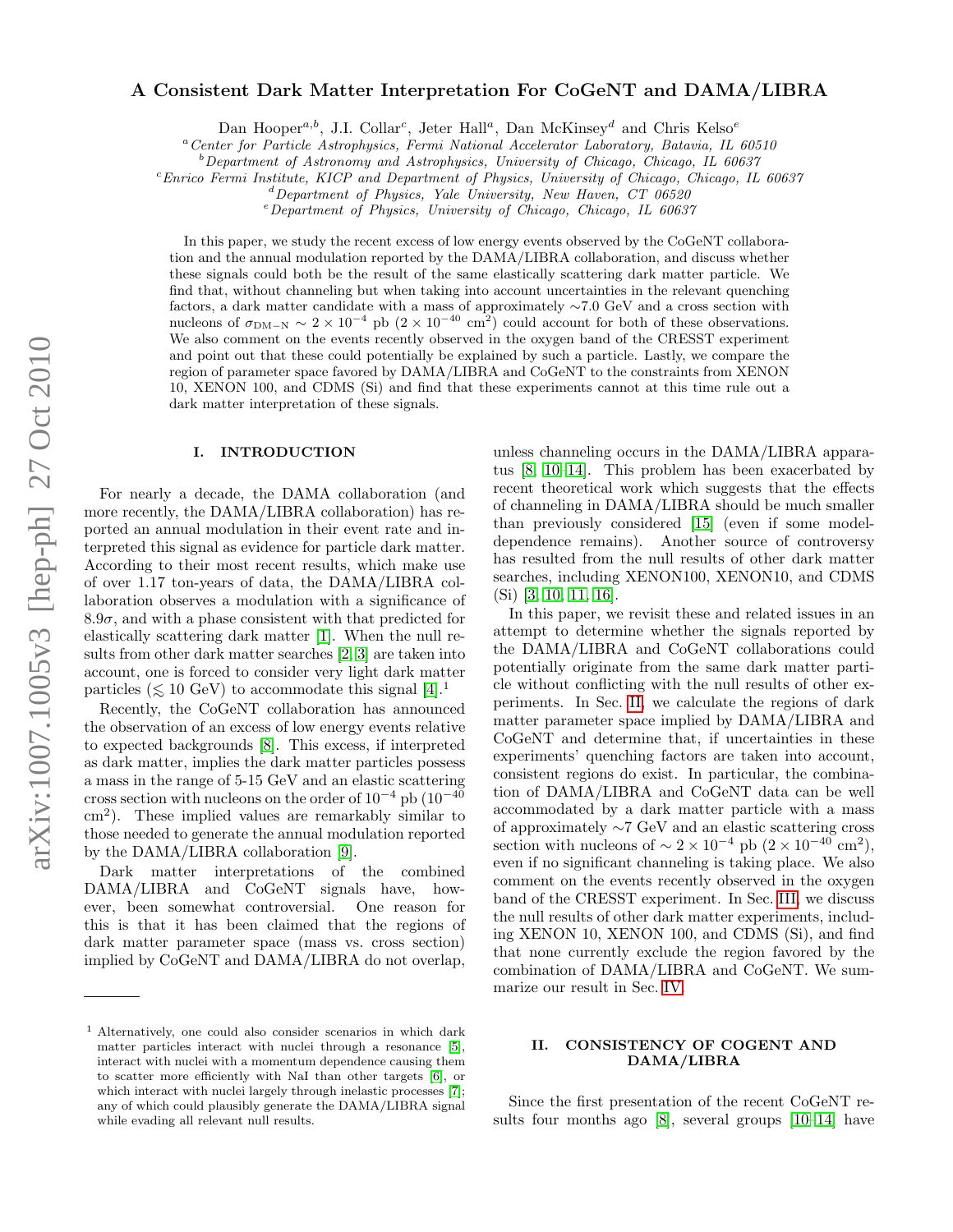fit the observed spectrum of events to elastically scattering dark matter scenarios and compared these fits to those implied by the annual modulation observed by DAMA/LIBRA [\[1\]](#page-6-0). While these studies find that the CoGeNT and DAMA/LIBRA signals point to similar regions of dark matter parameter space, the regions were found to overlap only if the effects of channeling are significant within the DAMA/LIBRA detectors.

In channeled events, the crystal nature of the detector enables the total recoil energy to be detected, in contrast to ordinary nuclear recoil events in which only a fraction (known as the quenching factor) of the energy is deposited in observable forms (scintillation light, heat, and/or ionization) relative to that in electron recoils [\[17,](#page-6-14) [18\]](#page-6-15). Recent theoretical work, however, appears to disfavor the possibility that channeling plays an important role in an experiment such as DAMA/LIBRA [\[15,](#page-6-11) [16\]](#page-6-13). In particular, ions recoiled by a dark matter particle originate in lattice sites and will not approach the channels of the crystal, but instead are expected to be efficiently blocked by the crystal lattice. In light of these findings, we will assume throughout this study that the fraction of events that are channeled at DAMA/LIBRA (or in other direct detection experiments) is negligible.

The question we wish to address in this section is whether, without channeling, the CoGeNT and DAMA/LIBRA signals could both originate from the same dark matter particle species. With this goal in mind, we consider the systematic uncertainties involved in these experiments' results, in particular those pertaining to the germanium and sodium quenching factors.

Following Ref. [\[19\]](#page-6-16), the spectrum (in nuclear recoil energy) of dark matter induced elastic scattering events is given by

$$
\frac{dR}{dE_R} = N_T \frac{\rho_{DM}}{m_{DM}} \int_{|\vec{v}| > v_{\text{min}}} d^3 v \, v f(\vec{v}, \vec{v_e}) \frac{d\sigma}{dE_R},\qquad(1)
$$

where  $N_T$  is the number of target nuclei,  $m_{DM}$  is the mass of the dark matter particle,  $\rho_{DM}$  is the local dark matter density,  $\vec{v}$  is the dark matter velocity in the frame of the Earth,  $\vec{v_e}$  is the velocity of the Earth with respect to the galactic halo, and  $f(\vec{v}, \vec{v_c})$  is the distribution function of dark matter particle velocities, which we take to be the standard Maxwell-Boltzmann distribution:

$$
f(\vec{v}, \vec{v_e}) = \frac{1}{(\pi v_0^2)^{3/2}} e^{-(\vec{v} + \vec{v_e})^2/v_0^2}.
$$
 (2)

The Earth's speed relative to the galactic halo is given by  $v_e = v_\odot + v_{\rm orb} \cos \gamma \cos[\omega(t - t_0)]$  where  $v_\odot = v_0 + v_\circ$  $12 \text{ km/s}, v_{\text{orb}} = 30 \text{ km/s}, \cos \gamma = 0.51, t_0 = \text{June} 2 \text{nd},$ and  $\omega = 2\pi/\text{year}$ . We take  $v_0 = 230 \text{ km/s}$  and limit the velocity distribution with a galactic escape velocity of 600 km/s [\[19\]](#page-6-16). The minimum dark matter velocity required to impart a recoil of energy,  $E_R$ , is given by  $v_{\min} = \sqrt{E_R m_N / 2\mu^2}$ , where  $m_N$  is the mass of the target nucleus and  $\mu$  is the reduced mass of the dark matter particle and the target nucleus. Throughout our analysis, we take  $\rho_{DM} = 0.3 \text{ GeV}/\text{cm}^3$ .

For a spin-independent cross section between dark matter particles and nuclei, we have

$$
\frac{d\sigma}{dE_R} = \frac{m_N}{2v^2} \frac{\sigma_n}{\mu_n^2} \frac{\left[f_p Z + f_n (A - Z)\right]^2}{f_n^2} F^2(q),\tag{3}
$$

where  $\mu_n$  is the reduced mass of the dark matter particle and nucleon (proton or neutron),  $\sigma_n$  is the scattering cross section of the dark matter particle with neutrons, Z and A are the atomic and mass numbers of the nucleus, and  $f_{n,p}$  are the coupling strengths of the dark matter particle to neutrons and protons respectively (we will assume that  $f_p = f_n$ . The nuclear form factor,  $F(q)$ , accounts for the finite momentum transfer in scattering events. In our calculations, we adopt the Helm form factor:

$$
F(q) = \frac{3j_1(qR_1)}{qR_1} e^{-\frac{1}{2}q^2 s^2},
$$
\n(4)

where  $j_1$  is the second spherical bessel function and  $R_1$ is given by

$$
R_1 = \sqrt{c^2 + \frac{7\pi^2 a^2}{3} - 5s^2}.
$$
 (5)

Here,  $c \approx 1.23A^{1/3} - 0.60$  fm,  $a \approx 0.523$  fm, and  $s \approx 0.9$  fm have been determined by fits to nuclear physics data [\[20,](#page-6-17) [21\]](#page-6-18). Note that other commonly used parameterizations of the form factor can lead to modest but not insignificant (on the order of 10 to 20%) variations in the region of dark matter parameter space that provide a good fit to the CoGeNT (and to a lesser extent DAMA/LIBRA) signal.

While variations in the velocity distribution of dark matter particles could also significantly affect the quality of the fits found to the CoGeNT and/or DAMA/LIBRA data (see, for example, Ref. [\[22\]](#page-6-19)), such changes tend to affect the fits to each data set in a similar way. Increasing  $v_0$  and/or  $v_{\text{esc}}$ , for example, will tend to move the acceptable regions of dark matter parameter space toward lighter masses (and smaller cross sections) for both CoGeNT and DAMA/LIBRA. Since both regions will be moved in approximate unison, we do not consider such variations further. Similarly, we do not contemplate any deviations from a standard isothermal dark matter halo, another source of possible uncertainty affecting the comparison of DAMA/LIBRA to other experiments [\[23\]](#page-6-20).

Over the energy range of the CoGeNT signal (approximately 0.4 to 2 keVee, where keVee denotes the equivalent electron energy), a number of measurements have been made of the relevant quenching factors (*i.e.* the ratio of ionization energy to total recoil energy) [\[24,](#page-6-21) [25\]](#page-6-22). These are summarized in Fig. [1.](#page-2-0) The solid line in this figure represents the best fit to the data shown, assuming a parametrization chosen to follow the Lindhard theory (using  $k = 0.20$ ). The dashed lines reflect the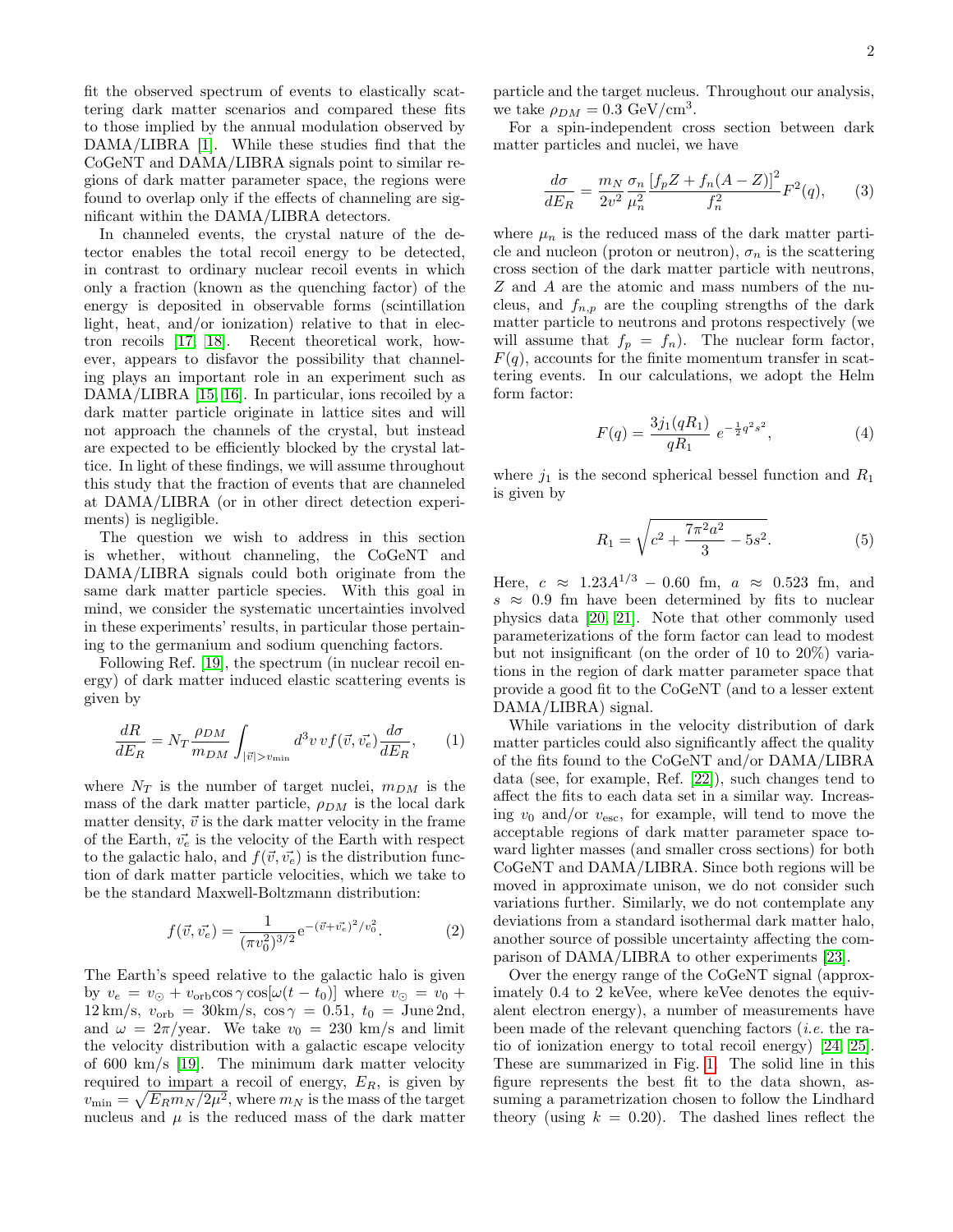

<span id="page-2-0"></span>FIG. 1: Measurements of the germanium quenching factor  $(Q_{\text{Ge}} \equiv E_{\text{ionization}}/E_{\text{Recoil}})$  over the energy range of the excess events observed by CoGeNT. The solid line denotes the best fit normalization to these measurements, assuming the slope predicted by Lindhard theory  $(k = 0.20)$ . The dashed lines represent the upper and lower  $2\sigma$  normalizations, accounting only for statistical errors. For the measurements used, see Ref. [\[24\]](#page-6-21). Additional measurements by the CoGeNT collaboration span down to  $E_{\text{Recoil}} = 0.7 \text{ keV}$  [\[25\]](#page-6-22).

 $2\sigma$  statistical upper and lower limits. In our fits, we will adopt a quenching factor for germanium given by  $Q_{\text{Ge}}(E_{\text{Recoil}} = 3 \,\text{keV}) = 0.218 \pm 0.0058$ , and with the energy dependence predicted by the Lindhard theory. Note that this neglects any systematic errors; the inclusion of which would further enlarge the region of dark matter parameter space potentially capable of accommodating the CoGeNT signal.

For DAMA/LIBRA, measurements of the NaI(Tl) quenching factors are often averaged over large ranges of energy, hindering efforts to quantify the uncertainties in the narrow energy range of interest for light dark matter particles. In particular, the DAMA/LIBRA collaboration reports a measurement of their sodium (in the form of NaI, doped with thallium) quenching factor to be  $Q_{\text{Na}} = 0.30 \pm 0.01$  averaged over the energy recoil range of 6.5 to 97 keV [\[26\]](#page-6-23). Other groups have reported similar values:  $Q_{\text{Na}} = 0.25 \pm 0.03$  (over 20-80 keV),  $0.275 \pm 0.018$  (over 4-252 keV), and  $0.4 \pm 0.2$ (over 5-100 keV) [\[27\]](#page-6-24). As the sodium quenching factor is generally anticipated to vary as a function of energy, it is very plausible that over the range of recoil energies relevant for light (5-10) GeV dark matter (approximately 5 to 20 keV) the quenching factor could be somewhat higher than the average values reported from these measurements [\[28\]](#page-6-25) (see, for example, Ref. [\[29\]](#page-6-26) and discussion in Ref. [\[30\]](#page-6-27)). For recoil energies below approximately 20 keV, Ref. [\[31\]](#page-6-28) reports a measurement of



<span id="page-2-1"></span>FIG. 2: The regions in the elastic scattering cross section (per nucleon), mass plane in which dark matter provides a good fit to the excess CoGeNT events and to the annual modulation reported by DAMA/LIBRA (upper frame), as well as the region in which the combination of CoGeNT+DAMA/LIBRA is well fit (lower frame). We have assumed that any effects of channeling are negligible and have adopted  $v_0 = 230$  km/s and  $v_{\rm esc} = 600 \text{ km/s}$ . No errors associated with uncertainties in the form factors have been taken into account. If these and other systematics were fully included, the allowed region would be expected to increase considerably. See text for more details.

 $Q_{\text{Na}} = 0.33 \pm 0.15$ , whereas Ref. [\[32\]](#page-6-29) reports a somewhat smaller value of  $Q_{\text{Na}} = 0.252 \pm 0.064$  near 10 keV. A failure to account for the non-proportionality in electron response at low energy [\[33\]](#page-6-30) appears in the energy calibration of several of these measurements, including those of Ref. [\[32\]](#page-6-29): the need for additional precision measurements of quenching factor near DAMA/LIBRA's threshold of 2 keVee seems evident. In our fits, we conservatively adopt a sodium quenching factor of  $Q_{\text{Na}} = 0.3 \pm 0.13$  over the energy range of interest ( $E \approx 2-6$  keVee), which we deem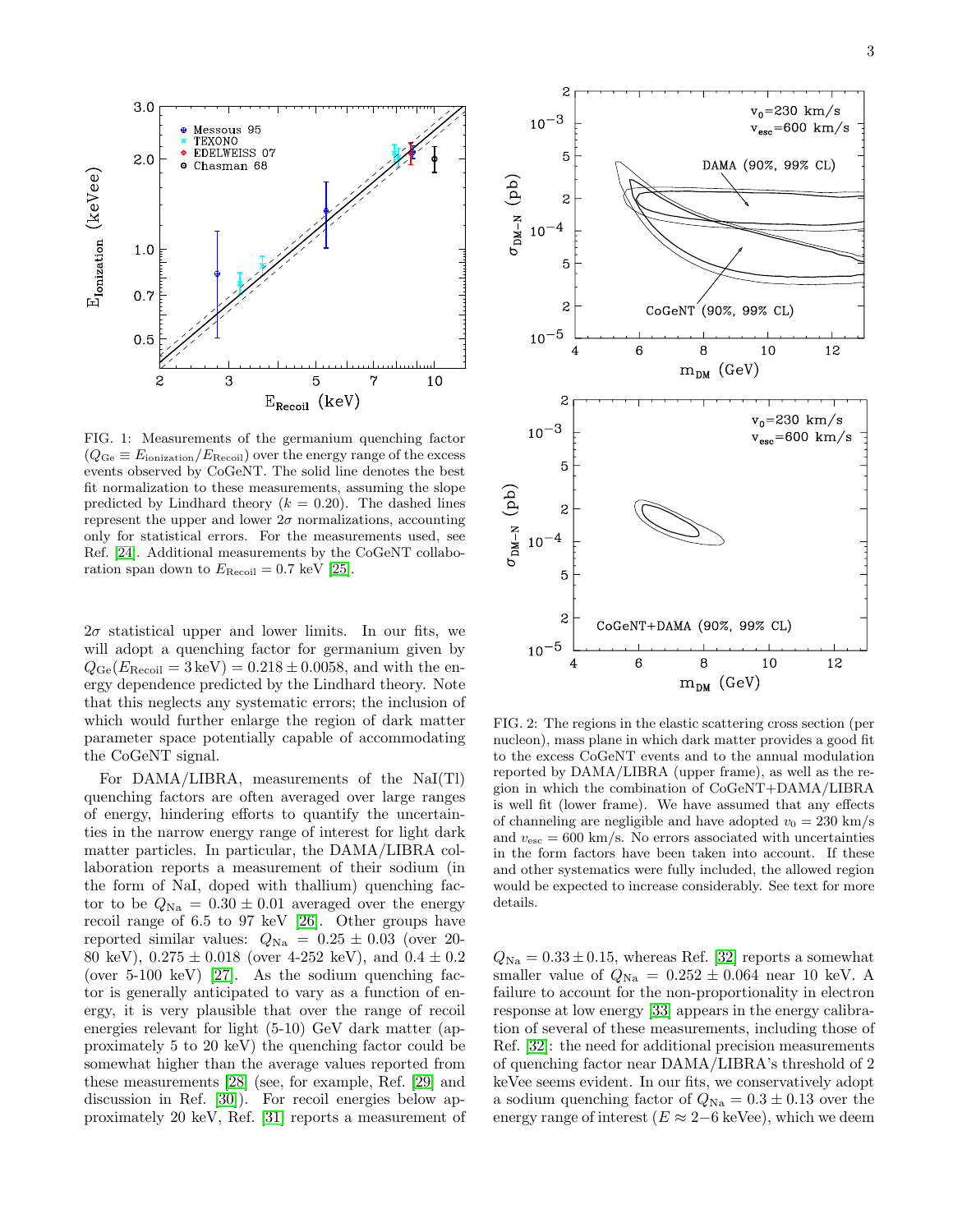

<span id="page-3-0"></span>FIG. 3: The spectrum of events in CoGeNT (upper frame) and the spectrum of the annual modulation in DAMA/LIBRA (lower frame) for overall best fit dark matter parameters of  $m_{\text{DM}} = 6.8 \text{ GeV}$  and  $\sigma_{\text{DM-N}} = 1.58 \times 10^{-4} \text{ pb}$ . In the upper frame, the solid black line is the predicted result for signal plus background (with triggering and signal acceptance efficiency built into the model), whereas the dashed line is the background alone and points denote the measured values. In the lower frame, the solid line is the predicted signal and the points denote the measurements reported by DAMA/LIBRA. We have assumed that any effects of channeling are negligible and have adopted  $v_0 = 230$  km/s and  $v_{\text{esc}} = 600$  km/s. See text for more details.

representative of present experimental uncertainties.

In Fig. [2,](#page-2-1) we show the regions of dark matter parameter space which provide a good fit to the DAMA/LIBRA and CoGeNT data separately (upper frame) and combined (lower frame). In performing our fits, we have used the (13) DAMA/LIBRA bins below 8.5 keVee and the (28) CoGeNT bins between 0.4 and 1.8 keVee. The data at higher energies will not include any events from dark



<span id="page-3-1"></span>FIG. 4: The preliminary spectrum of events in the oxygen band of the CRESST experiment, compared to the spectral shape predicted for the case of  $m_{DM} = 6.8$  GeV and  $\sigma_{DM-N} =$  $1.58 \times 10^{-4}$  pb (which provides good fit to both CoGeNT and DAMA/LIBRA). The solid line is the predicted signal and the error bars denote the preliminary spectrum of events reported by the CRESST collaboration. We have adopted  $v_0 = 230$  $km/s$  and  $v_{esc} = 600$  km/s. See text for more details.

matter particles in the mass range considered here, and the inclusion of higher energy bins would not affect our results in any significant way.

From Fig. [2,](#page-2-1) we see that there exists a range of masses and cross sections for which both DAMA/LIBRA and CoGeNT can potentially be accommodated. In the range of  $m_{\text{DM}} \sim 7-8$  GeV and  $\sigma_{\text{DM-N}} \approx (1-3) \times 10^{-4}$  pb, quite good fits can be found for both experiments.<sup>2</sup> The overlapping region requires fairly large values of the sodium quenching factors,  $Q_{\text{Na}} \approx 0.45$  or greater throughout the 99% CL region and  $Q_{\text{Na}} \approx 0.50 - 0.55$  in the 90% CL region; considerably larger than the measurements presented in Ref. [\[32\]](#page-6-29). In the upper frame of Fig. [3,](#page-3-0) we show the spectrum of events in CoGeNT for the case of  $m_{\text{DM}} = 6.8 \text{ GeV}$  and  $\sigma_{\text{DM-N}} = 1.58 \times 10^{-4} \text{ pb}$ . The dashed line shows our background model, which consists of a flat spectrum combined with a well understood double gaussian peak (see Ref. [\[8\]](#page-6-4) for details). In the lower frame of Fig. [3,](#page-3-0) we show the prediction for the same dark matter model compared to the spectrum of DAMA/LIBRA's annual modulation. From these plots, it is clear that both the CoGeNT and DAMA/LIBRA signals could potentially result from a ∼7-8 GeV dark

<sup>2</sup> An eventual stripping of L-shell electron capture peaks in the low-energy CoGeNT spectrum, based on high-statistics measurements of their K-shell counterparts and the known L/K capture ratio [\[34\]](#page-7-0), is expected to favor precisely this same dark matter mass and cross section.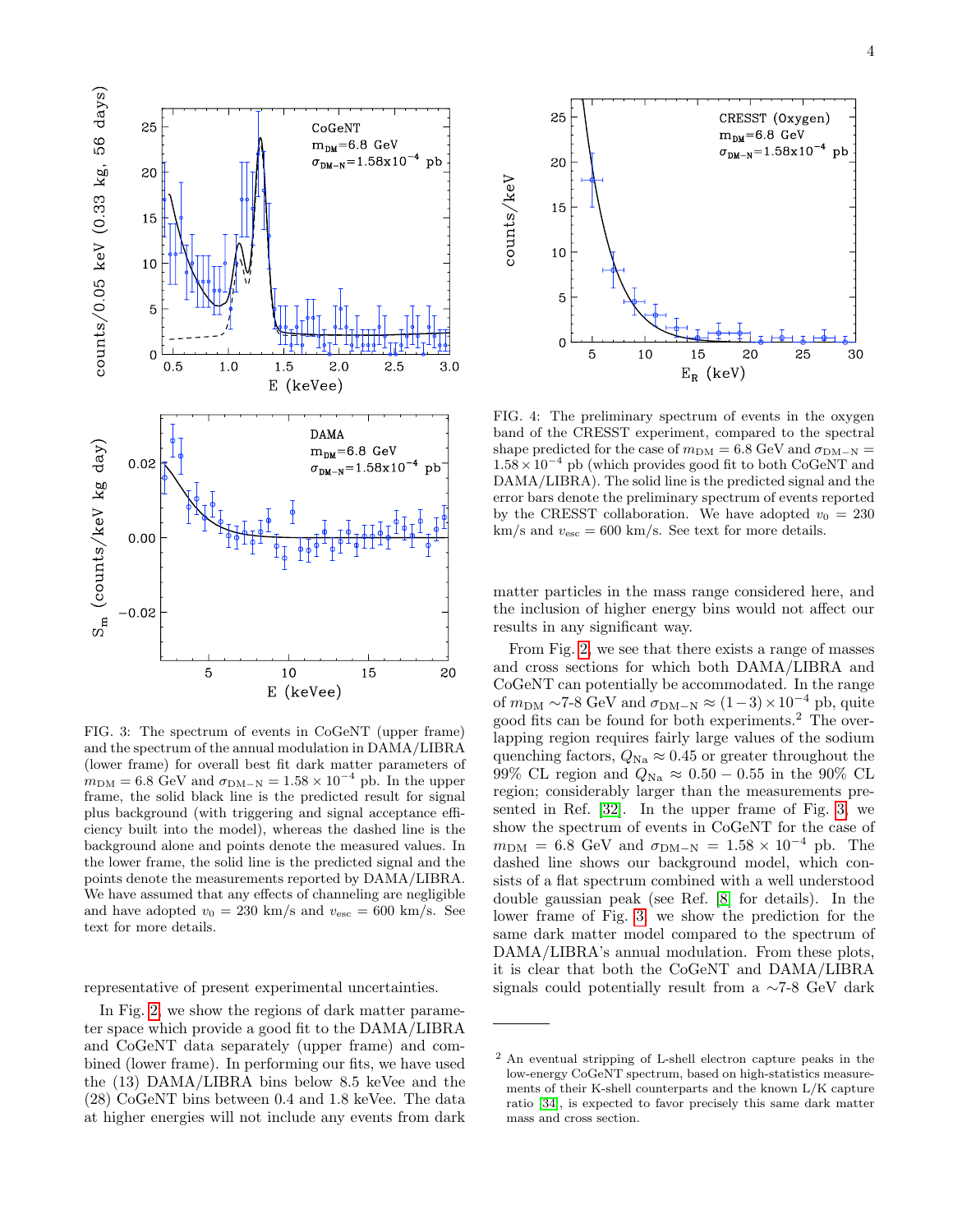matter particle with an elastic scattering cross section of  $\sigma_{\text{DM-N}} \approx (1-3) \times 10^{-4}$  pb.

Lastly, we briefly consider the spectrum of events reported in recent talks by the CRESST collaboration [\[35\]](#page-7-1). In the data from  $9 \text{ CaWO}_4$  crystals, with a total exposure of 333 kg-days, a larger than anticipated number of events has been observed in the oxygen band of their experiment with recoil energies below ∼20 keV. In Fig. [4,](#page-3-1) we show the spectrum of the oxygen band events reported in Ref. [\[35\]](#page-7-1) and compare this to the spectrum predicted for a dark matter particle consistent with both CoGeNT and DAMA/LIBRA ( $m = 6.8$  GeV,  $\sigma_{DM-N} = 2 \times 10^{-4}$ pb). Note that as the total exposure of the observation is not completely specified in Ref. [\[35\]](#page-7-1), we have normalized the predicted curve (the solid line) to the data, which corresponds to an exposure (times efficiency) of 210 kgdays. Remarkably good agreement is found. For heavier dark matter particles, most of the dark matter events are expected to result from scattering with tungsten rather than oxygen nuclei. In the case of a very light dark matter particle, however, scattering with tungsten produces events with recoil energies below the threshold of the experiment. For this dark matter mass and cross section, we predict only one event in the tungsten band above 3.7 keV, and about ten events between 3.0 and 3.7 keV. We would like to emphasize the preliminary nature of these results, and recognize that, until the CRESST collaboration publishes their final distribution of events, fits to these data should be assessed with caution. In particular, we emphasize that some fraction of the events observed in the oxygen band could be spillage from CRESST's alpha or tungsten bands, neutron backgrounds, or be the result of radioactive backgrounds. Further information from the CRESST collaboration will be essential for understanding these results.

## <span id="page-4-0"></span>III. CONSISTENCY WITH NULL RESULTS

In this section, we discuss whether a dark matter interpretation of the combined CoGeNT and DAMA/LIBRA signals is consistent with the null results reported by other direct detection experiments. In particular, recent claims have been made that a dark matter interpretation of the CoGeNT and DAMA/LIBRA data is inconsistent with the measurements of the XENON 100 experiment [\[3\]](#page-6-2). This conclusion, however, depends critically on the scintillation efficiency of liquid xenon,  $L_{\text{eff}}$  that is adopted [\[16,](#page-6-13) [30\]](#page-6-27). In particular, while both theoretical arguments and measurements of  $L_{\text{eff}}$  lead one to expect this quantity to decrease at low energies, no measurements exist below ∼ 4 keV, forcing one to speculate or extrapolate at lower energies. Unless quite optimistic values for these quantities are adopted, the range of masses and cross sections best fit by DAMA/LIBRA and CoGeNT are not significantly constrained by XENON 100 [\[30\]](#page-6-27). In fact, stronger constraints than those from XENON 100 can be derived from the data of XENON 10, due to its



<span id="page-4-1"></span>FIG. 5: Constraints from the XENON 10 experiment [\[16\]](#page-6-13). In each frame, the dashed line denotes the limit when using the central values of the scintillation efficiency,  $L_{\text{eff}}$ , as measured by Manzur et al. [\[37\]](#page-7-2), whereas the dotted lines are derived using  $\pm 1\sigma$  values of  $L_{\text{eff}}$ . In the upper frame, no assumptions are made regarding the values of  $L_{\text{eff}}$  at energies below 4 keV (for which no measurements exist). In the lower frame,  $L_{\text{eff}}$ is assumed to fall linearly below 4 keV. Considerably more relaxed constraints are obtained from other existing measurements of  $L_{\text{eff}}$  [\[30\]](#page-6-27). See text for more details.

lower energy threshold [\[16\]](#page-6-13) (see also Ref. [\[36\]](#page-7-3)). The recent work of Manzur it et al. provides measurements of  $L_{\text{eff}}$  over the range of approximately 4 to 70 keV [\[37\]](#page-7-2). By not taking into account Poisson fluctuations from dark matter signals below 4 keV, and thus not making any assumptions regarding the values of  $L_{\text{eff}}$  below this range, it is possible to arrive at the constraints shown in the upper frame of Fig. [5.](#page-4-1) These constraints yield only a mild tension (less than  $\sim 1\sigma$ ) with the parameter space region favored by DAMA/LIBRA and CoGeNT. If we instead assume that  $L_{\text{eff}}$  drops linearly below 4 keV, slightly stronger limits are found (Fig. [5,](#page-4-1) lower frame). Again, however, this constraint conflicts with the region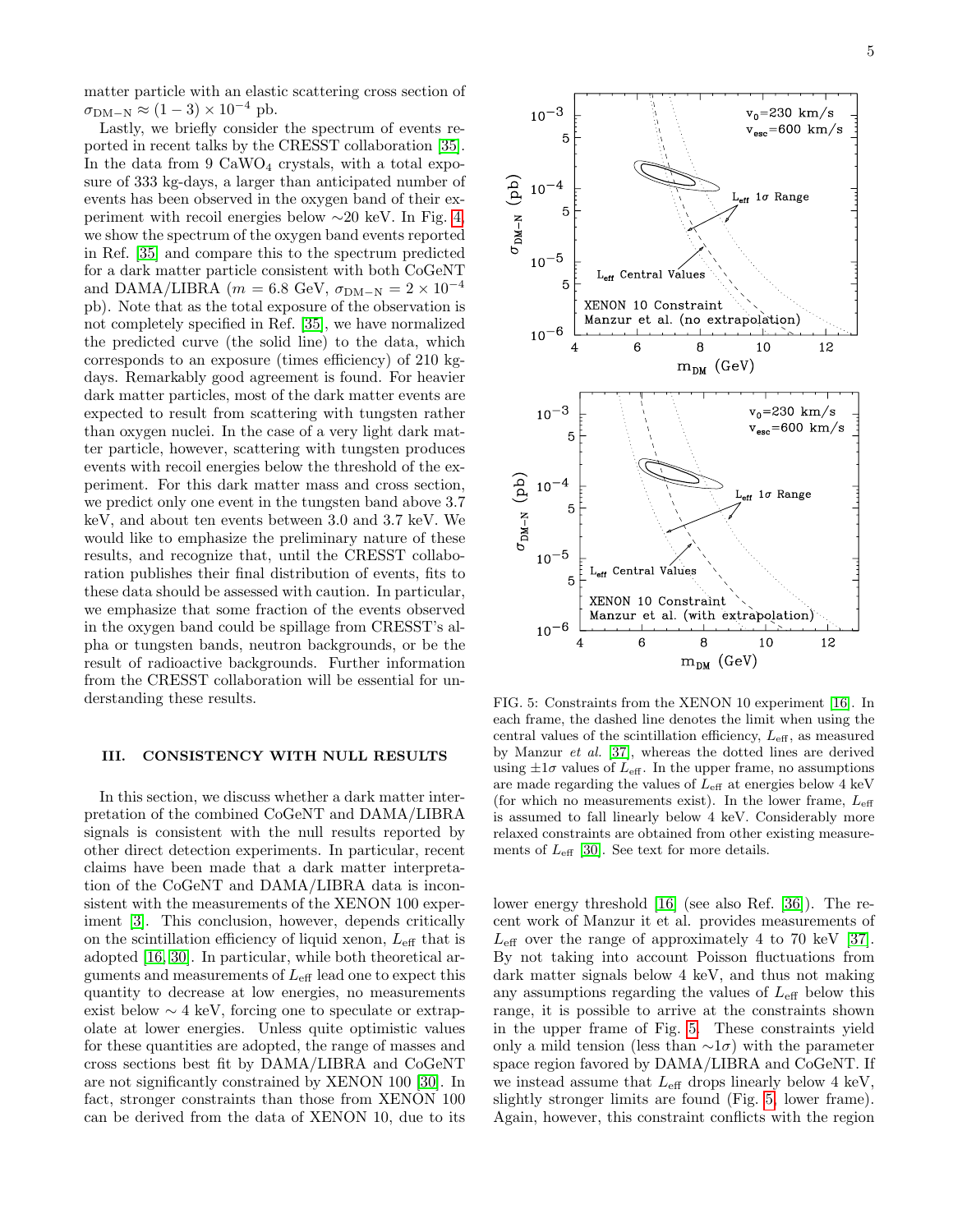favored by DAMA/LIBRA and CoGeNT at only about  $\sim 1\sigma$ . We emphasize that other existing measurements and extrapolations of  $L_{\text{eff}}$  lead to a complete absence of constraints on the region of DAMA/LIBRA and Co-GeNT compatibility, even when sub-threshold Poisson fluctuations are assumed [\[30\]](#page-6-27).

For typical dark matter masses, the null results from CDMS-II's germanium detectors provide the strongest constraints on the dark matter-nucleon elastic scattering cross-section [\[2\]](#page-6-1). Below ∼10 GeV, however, the CDMS-II silicon detectors provide better constraints [\[38,](#page-7-4) [39\]](#page-7-5) due to the favorable kinematics of the lighter target nucleus. In Fig. [6,](#page-5-1) we compare these contraints to the regions favored by the dark matter interpretation of the combined DAMA/LIBRA and CoGeNT results. Taken as published (after accounting for the different velocity distribution used in Refs. [\[38,](#page-7-4) [39\]](#page-7-5)), we find that this constraint covers most of the  $2\sigma$  range of masses and cross sections found to fit the DAMA/LIBRA and CoGeNT signals.

As noted in Ref. [\[38\]](#page-7-4) (and as shown in their Fig. 3.20), however, the observed CDMS-II silicon nuclear recoil quenching is not reproduced by Lindhard theory, and is also markedly discrepant with previous measurements [\[40\]](#page-7-6). In contrast, an excellent agreement is observed for CDMS germanium detectors.<sup>3</sup> It is possible to attribute this disagreement to a systematic error in the absolute energy scale in the silicon detectors. The energy scale of the silicon detectors is more complicated than the germanium detectors to calibrate, since the silicon detectors are not thick enough to contain the full energy deposition from barium gamma rays used for calibration. Additionally, large corrections affecting the recoil energy scale are applied to the CDMS detectors to remove position dependances (see the discussion surrounding Fig. 3.18 of Ref. [\[38\]](#page-7-4)). The discrepancy between the observed quenching and Lindhard theory could indicate a ∼20-30% error in the low energy calibration, larger if other existing experimental data [\[40\]](#page-7-6) are taken as the reference. In Fig. [6,](#page-5-1) we show how a corrected energy scale can change the constraints derived from the CDMS-II experiment, for the case of a linear 20% correction.<sup>4</sup> This shows that, while the CDMS-II silicon exposure could potentially constrain the region favored by DAMA/LIBRA and CoGeNT, this constraint is weakened due to the energy scale uncertainty and does not rule out the region



<span id="page-5-1"></span>FIG. 6: Constraints from the CDMS experiment's silicon analysis. The lower dashed curve denotes the results as presented in Ref. [\[38,](#page-7-4) [39\]](#page-7-5), whereas the upper dashed curve shows the result with a 20% shift in CDMS's silicon recoil energy scale, a conservative correction that alleviates concerns expressed in the discussion surrounding Fig. 3.20 of Ref. [\[38\]](#page-7-4). See text for more details.

favored by these experiments.

### <span id="page-5-0"></span>IV. SUMMARY AND DISCUSSION

In this paper, we have studied the excess of low energy events recently reported by the CoGeNT collaboration and the annual modulation signal reported by DAMA/LIBRA and conclude that these two signals could arise from an elastically scattering dark matter particle with a mass in the approximate range of ∼7 GeV and a cross section (with nucleons) of  $\sigma \sim 2 \times 10^{-4}$  pb  $(2 \times 10^{-40} \text{ cm}^2)$ . This conclusion is reached even if channeling is assumed to be negligible. The concordance between these two signals, which has not been found in previous studies, is made possible in large part by our choice of nuclear form factors and our accounting for uncertainties in the quenching factors of germanium and sodium. We also point out that the preliminary events observed in the oxygen band of the CRESST experiment are consistent with being the result of such a dark matter particle.

We have also considered in this paper the constraints from null results of other direct detection experiments, including XENON 10, XENON 100, and CDMS (Si). After taking into account the uncertainties in the scintillation efficiency of liquid xenon and the recoil energy scale of silicon events at CDMS, we find that the region of dark matter parameter space favored by CoGeNT and DAMA/LIBRA is consistent with all current constraints.

In the future, it may become possible for the CoGeNT or CRESST experiments to observe an annual modula-

<sup>3</sup> We remark without undue emphasis that a rough analysis of the CDMS germanium data in the relevant 2-5 keV recoil energy region exists [\[41\]](#page-7-7).

<sup>4</sup> Note that a non-linear energy correction would be needed to reconcile the Lindhard theory with the energies observed at CDMS-II. In particular, Fig 3.20 of Ref. [\[38\]](#page-7-4) shows the observed nuclear recoil band crossing the prediction from Lindhard theory. The linear 20% correction used here, however, represents a reasonable estimate for the range of energies relevant for the detection of  $≤ 10$  GeV dark matter.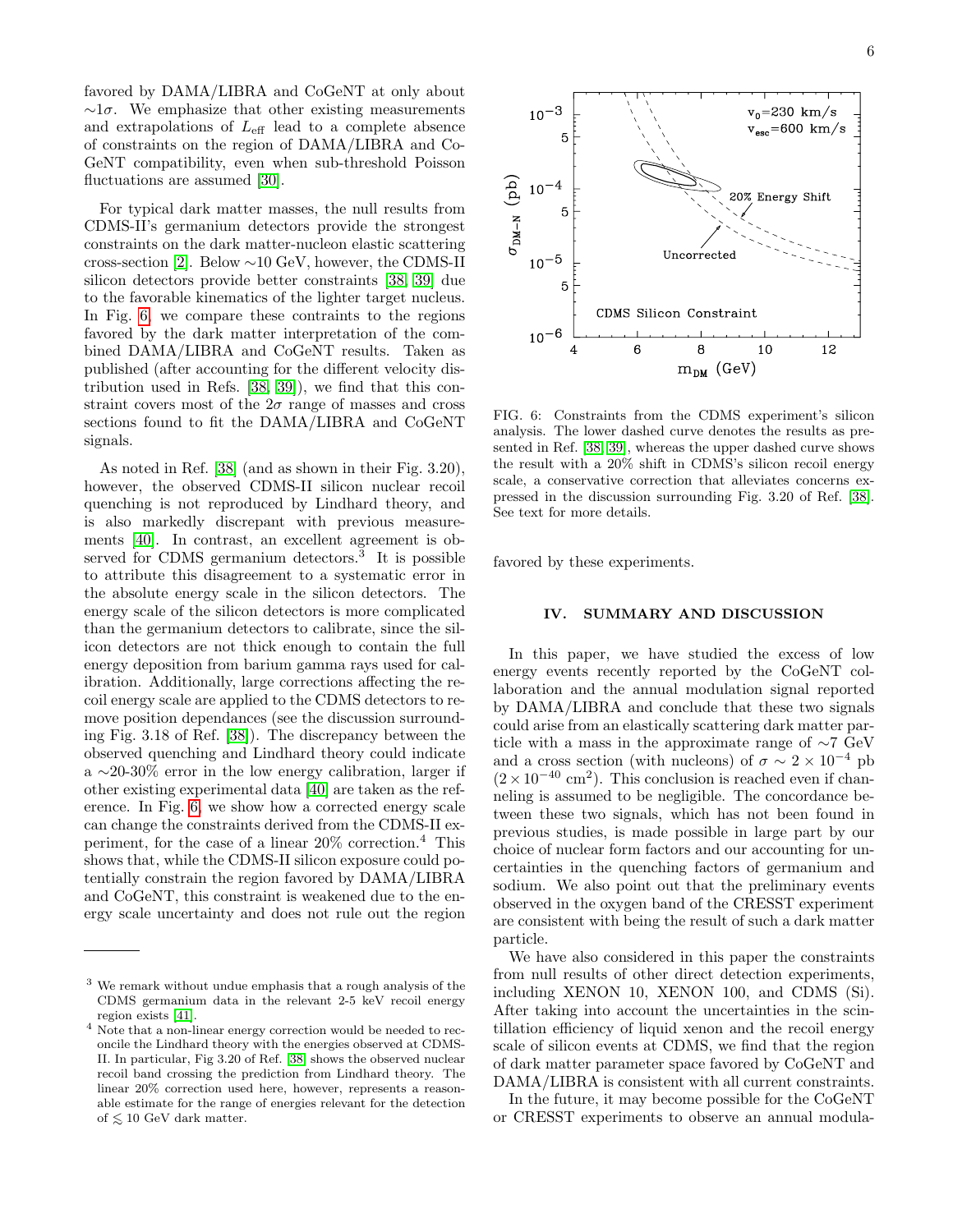tion in their rate. In particular, we calculate that if Co-GeNT is observing dark matter interactions, their event rate should be approximately 20% higher in the summer than it is in the winter, for a particle of this mass and CoGeNT's energy threshold. To detect this effect with a significance of  $3\sigma$ , an approximate exposure of 40 kgdays would be required in each of the summer and winter seasons. This goal appears to be attainable for the Co-GeNT experiment, which is operating continuously since December of 2009 with an active target mass of 0.33 kg. If observed, this would provide an important confirmation of the hypothesis that these experiments are in fact detecting dark matter.

### Acknowledgements

We would like to thank Fabio Cappella, Chris Savage, Kathryn Freese, Jeff Filippini, Peter Sorensen, Vladimir Tretyak, Neal Weiner, and Kathryn Zurek for helpful discussions. DH would also like to thank the Aspen Center for Physics, where some of this work was completed. DH is supported by the US Department of Energy, including grant DE-FG02-95ER40896, and by NASA grant NAG5- 10842.

### Bibliography

- <span id="page-6-0"></span>[1] R. Bernabei, P. Belli, F. Cappella et al., Eur. Phys. J. C67, 39-49 (2010). [\[arXiv:1002.1028](http://arxiv.org/abs/1002.1028) [astro-ph.GA]].
- <span id="page-6-1"></span>[2] Z. Ahmed et al. [The CDMS-II Collaboration], Science 327, 1619-1621 (2010) [\[arXiv:0912.3592](http://arxiv.org/abs/0912.3592) [astro-ph.CO]].
- <span id="page-6-2"></span>[3] E. Aprile et al. [XENON100 Collaboration], [\[arXiv:1005.0380](http://arxiv.org/abs/1005.0380) [astro-ph.CO]].
- <span id="page-6-3"></span>[4] F. Petriello and K. M. Zurek, JHEP 0809, 047 (2008) [\[arXiv:0806.3989](http://arxiv.org/abs/0806.3989) [hep-ph]]; C. Savage, K. Freese, P. Gondolo and D. Spolyar, JCAP 0909, 036 (2009) [\[arXiv:0901.2713](http://arxiv.org/abs/0901.2713) [astro-ph]]. C. Savage, G. Gelmini, P. Gondolo and K. Freese, JCAP 0904, 010 (2009) [\[arXiv:0808.3607](http://arxiv.org/abs/0808.3607) [astro-ph]].
- <span id="page-6-6"></span>[5] Y. Bai and P. J. Fox, JHEP 0911, 052 (2009) [\[arXiv:0909.2900](http://arxiv.org/abs/0909.2900) [hep-ph]].
- <span id="page-6-7"></span>[6] B. Feldstein, A. L. Fitzpatrick and E. Katz, [arXiv:0908.2991](http://arxiv.org/abs/0908.2991) [hep-ph]; S. Chang, A. Pierce and N. Weiner, [arXiv:0908.3192](http://arxiv.org/abs/0908.3192) [hep-ph].
- <span id="page-6-8"></span>[7] S. Chang, G. D. Kribs, D. Tucker-Smith and N. Weiner, [arXiv:0807.2250](http://arxiv.org/abs/0807.2250) [hep-ph]; D. R. Smith and N. Weiner, Phys. Rev. D 64, 043502 (2001) [\[arXiv:hep-ph/0101138\]](http://arxiv.org/abs/hep-ph/0101138); D. Tucker-Smith and N. Weiner, [arXiv:hep-ph/0402065.](http://arxiv.org/abs/hep-ph/0402065)
- <span id="page-6-4"></span>[8] C. E. Aalseth et al. [The CoGeNT Collaboration], [arXiv:1002.4703](http://arxiv.org/abs/1002.4703) [astro-ph.CO].
- <span id="page-6-5"></span>[9] For theoretical work on dark matter particles in this mass range, see: D. Hooper, T. Plehn, Phys. Lett. B562, 18- 27 (2003). [\[hep-ph/0212226\]](http://arxiv.org/abs/hep-ph/0212226); J. F. Gunion, D. Hooper, B. McElrath, Phys. Rev. D73, 015011 (2006); [\[hep](http://arxiv.org/abs/hep-ph/0509024)[ph/0509024\]](http://arxiv.org/abs/hep-ph/0509024); A. Bottino, F. Donato, N. Fornengo et al., Phys. Rev. D67, 063519 (2003) [\[hep-ph/0212379\]](http://arxiv.org/abs/hep-ph/0212379); Phys. Rev. D69, 037302 (2004) [\[hep-ph/0307303\]](http://arxiv.org/abs/hep-ph/0307303); Phys. Rev. D72, 083521 (2005) [\[hep-ph/0508270\]](http://arxiv.org/abs/hep-ph/0508270); Phys. Rev. D78, 083520 (2008) [\[arXiv:0806.4099](http://arxiv.org/abs/0806.4099) [hep-ph]];

Phys. Rev. D81, 107302 (2010) [\[arXiv:0912.4025](http://arxiv.org/abs/0912.4025) [hepph]]; J. L. Feng, J. Kumar, Phys. Rev. Lett. 101, 231301 (2008) [\[arXiv:0803.4196](http://arxiv.org/abs/0803.4196) [hep-ph]]; D. E. Kaplan, M. A. Luty and K. M. Zurek, Phys. Rev. D 79, 115016 (2009) [\[arXiv:0901.4117](http://arxiv.org/abs/0901.4117) [hep-ph]].

- <span id="page-6-9"></span>[10] A. L. Fitzpatrick, D. Hooper, K. M. Zurek, Phys. Rev. D, in press, [arXiv:1003.0014](http://arxiv.org/abs/1003.0014) [hep-ph].
- <span id="page-6-12"></span>[11] S. Chang, J. Liu, A. Pierce et al., [\[arXiv:1004.0697](http://arxiv.org/abs/1004.0697) [hepph]].
- [12] S. Andreas, C. Arina, T. Hambye et al., [\[arXiv:1003.2595](http://arxiv.org/abs/1003.2595) [hep-ph]].
- [13] R. Foot, [\[arXiv:1004.1424](http://arxiv.org/abs/1004.1424) [hep-ph]].
- <span id="page-6-10"></span>[14] R. Essig, J. Kaplan, P. *et al.*, [\[arXiv:1004.0691](http://arxiv.org/abs/1004.0691) [hep-ph]].
- <span id="page-6-11"></span>[15] N. Bozorgnia, G. B. Gelmini, P. Gondolo, [\[arXiv:1006.3110](http://arxiv.org/abs/1006.3110) [astro-ph.CO]].
- <span id="page-6-13"></span>[16] C. Savage, G. Gelmini, P. Gondolo et al., [\[arXiv:1006.0972v](http://arxiv.org/abs/1006.0972)1 [astro-ph.CO]]; note that the XENON 10 limits shown in our paper differ from those in this reference due to a corrected treatment of the triggering efficiency [\[30\]](#page-6-27). A revision of this reference is currently in preparation. We would like to thank C. Savage for providing the new constraints in Fig. [5.](#page-4-1)
- <span id="page-6-14"></span>[17] E. M. Drobyshevski, Mod. Phys. Lett. A 23, 3077 (2008) [\[arXiv:0706.3095](http://arxiv.org/abs/0706.3095) [physics.ins-det]].
- <span id="page-6-15"></span>[18] R. Bernabei et al., Eur. Phys. J. C 53, 205 (2008) [\[arXiv:0710.0288](http://arxiv.org/abs/0710.0288) [astro-ph]].
- <span id="page-6-16"></span>[19] C. Savage, K. Freese, P. Gondolo, Phys. Rev. D74, 043531 (2006). [\[astro-ph/0607121\]](http://arxiv.org/abs/astro-ph/0607121); See also J. D. Lewin and P. F. Smith, Astropart. Phys. 6, 87-112 (1996).
- <span id="page-6-17"></span>[20] R. H. Helm, Phys. Rev. 104 1466 (1956); G. Duda, A. Kemper and P. Gondolo, JCAP 0704, 012 (2007) [\[arXiv:hep-ph/0608035\]](http://arxiv.org/abs/hep-ph/0608035).
- <span id="page-6-18"></span>[21] G. Fricke, C. Bernhardt, K. Heilig, L. A. Schaller, L. Schellenberg, E. B. Shera and C. W. de Jager, Atom. Data Nucl. Data Tabl. 60, 177 (1995).
- <span id="page-6-19"></span>[22] C. McCabe, [\[arXiv:1005.0579](http://arxiv.org/abs/1005.0579) [hep-ph]].
- <span id="page-6-20"></span>[23] S. Chaudhury, P. Bhattacharjee, R. Cowsik, [\[arXiv:1006.5588](http://arxiv.org/abs/1006.5588) [astro-ph.CO]].
- <span id="page-6-21"></span>[24] For a summary of germanium quenching factor measurements, see S. T. Lin et al. [TEXONO Collaboration], Phys. Rev. D79, 061101 (2009). [\[arXiv:0712.1645](http://arxiv.org/abs/0712.1645) [hepex]]; Y. Messous, Astropart. Phys. 3, 361-366 (1995).
- <span id="page-6-22"></span>[25] P. S. Barbeau, J. I. Collar and O. Tench, JCAP 09, 009 (2007); P. S. Barbeau, J. I. Collar and P. M. Whaley, Nucl. Instr. Meth. A574, 385-391 (2007); P. S. Barbeau, PhD Thesis, University of Chicago (2009).
- <span id="page-6-23"></span>[26] The DAMA Collaboration, Nuovo Cim. 4, 26 (2003).
- <span id="page-6-24"></span>[27] See references contained within Ref. [\[26\]](#page-6-23) and K. Fushimi, H. Ejiri, H. Kinoshita et al., Phys. Rev. C47, 425-428 (1993).
- <span id="page-6-25"></span>[28] Fabio Cappella and Vladimir Tretyak, private communications.
- <span id="page-6-26"></span>[29] V. I. Tretyak, Astropart. Phys. 33, 40-53 (2010). [\[arXiv:0911.3041](http://arxiv.org/abs/0911.3041) [nucl-ex]].
- <span id="page-6-27"></span>[30] J. I. Collar, D. N. McKinsey, [\[arXiv:1005.0838](http://arxiv.org/abs/1005.0838) [astroph.CO]]; J. I. Collar, D. N. McKinsey, [\[arXiv:1005.3723](http://arxiv.org/abs/1005.3723) [astro-ph.CO]]; J. I. Collar, [\[arXiv:1006.2031](http://arxiv.org/abs/1006.2031) [astroph.CO]].
- <span id="page-6-28"></span>[31] D. R. Tovey, V. Kudryavtsev, M. Lehner et al., Phys. Lett. B433, 150-155 (1998).
- <span id="page-6-29"></span>[32] H. Chagani, P. Majewski, E. J. Daw et al., JINST 3, P06003 (2008). [\[arXiv:0806.1916](http://arxiv.org/abs/0806.1916) [physics.ins-det]].
- <span id="page-6-30"></span>[33] L. R. Wayne, W. A. Heindl, P. L. Hink et al., Nucl. Instr. Meth. A411, 351-364 (1998).